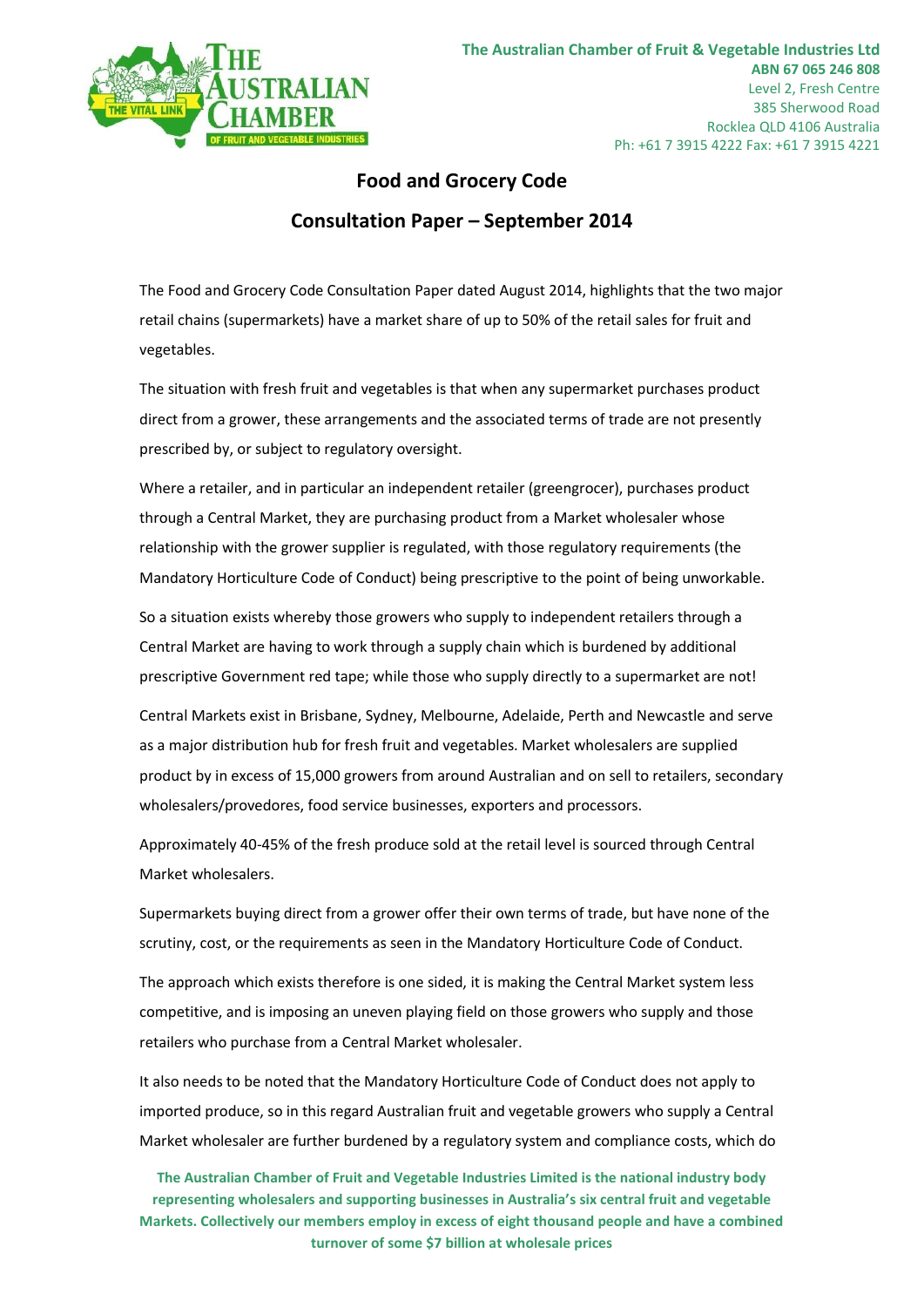

### **Food and Grocery Code Consultation Paper – September 2014**

not apply to produce being imported. Accordingly, the Horticulture Code of Conduct has an in built bias against Australian growers and from a compliance perspective, contributes further to adding cost and reducing the ability of Australian growers to complete with imported product.

There would therefore, appear to be a strong argument that the Government should apply a fair and consistent approach to regulating how business is done.

The Mandatory Horticulture Code of Conduct was introduced without a proper prior assessment of whether it was justified, or its impact on the industry. The instruction issued by the Federal Government at the time was for a Mandatory Code to be implemented, and not determine whether it was justified, or whether other alternatives existed. There was a lack of consultation regarding the introduction of the Code and The Australian Chamber of Fruit and Vegetable Industries Limited, as the peak industry body representing the Market wholesalers had

- no opportunity to propose a voluntary code (as is currently the situation with the major retail chains); and
- no final say as to whether the code was workable or acceptable to those who were to be regulated by it.

The current approach by the Federal Government in relation to the Food and Grocery Code exists in stark contrast to the process used for the Horticulture Code, and appears to be a soft and almost hands off approach.

The discussion paper itself highlights that "rather than outright prohibition, supermarkets will be permitted to take certain actions that would otherwise be prohibited, provided that they meet certain requirements".

It goes on to state that "possible alternatives for achieving commercial flexibility may involve a no disadvantage test".

It is a shame that when the Federal Government drafted the Mandatory Horticulture Code of Conduct that they didn't go to such lengths to advocate flexible commercial relationships for those bound by the Horticulture Code of Conduct.

In fact, in relation to the Mandatory Horticulture Code of Conduct, no such effort was made.

**The Australian Chamber of Fruit and Vegetable Industries Limited is the national industry body representing wholesalers and supporting businesses in Australia's six central fruit and vegetable Markets. Collectively our members employ in excess of eight thousand people and have a combined turnover of some \$7 billion at wholesale prices**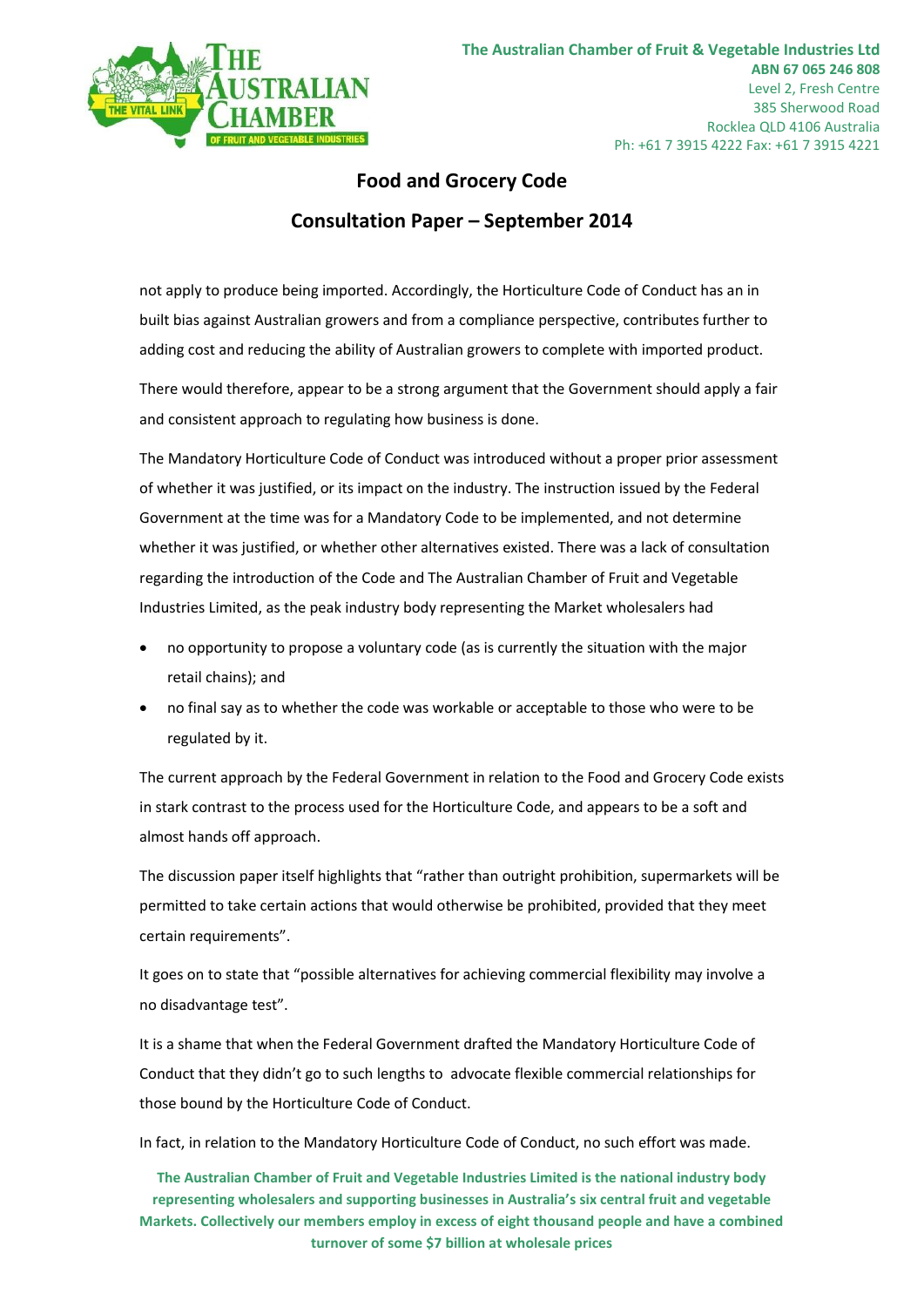

## **Food and Grocery Code Consultation Paper – September 2014**

The dispute resolution mechanism established under the Horticulture Code can provide for the investigation of grower complaints, but has only dealt with an average of some two complaints per year since the Code was introduced in 2007.

Despite this, the Government and the leadership of grower representative organisations have made no effort to implement amendments to the Code to facilitate more flexible commercial arrangements, despite ongoing requests form the Market wholesaling sector.

Accordingly, what we could see therefore is one half of the industry, being supermarkets buying directly off Growers, doing so under the provisions of a voluntary Code with flexibility which is enshrined in the Code and with exclusions from certain actions "which would otherwise be prohibited". This will occur while the other half of the industry, and in particular Market wholesalers and the independent retailers who rely on Central Markets, labouring under a Mandatory Code, the threat of ACCC intervention, a total lack of flexibility and an effective prohibition on operating in any manner which introduces the required flexibilities to remain competitive.

The Government's approach to this issue looks very inequitable. Their support for a voluntary code based predominately on a document drafted by those parties it is to regulate, may ensure the Code is workable, but it stands in stark contrast to their approach when introducing the Mandatory Horticulture Code of Conduct. Furthermore, their ongoing reluctance to address the shortcomings of the Mandatory Horticulture Code of Conduct, shows a double standard which is entirely unjust and in appropriate.

In addition, in maintaining a Mandatory Horticulture Code of Conduct which lacks commercial feasibility, it is creating a further cost burden for growers who support the Central Market system, and a bias in favour of both imported product, and growers selling direct to supermarkets.

The Australian Chamber is asking that the Government is clear in their objectives and fair in the application of policies with respect to the introduction and use of industry codes of conduct so as to ensure that they do not introduce inequities which are clearly anticompetitive in their

**The Australian Chamber of Fruit and Vegetable Industries Limited is the national industry body representing wholesalers and supporting businesses in Australia's six central fruit and vegetable Markets. Collectively our members employ in excess of eight thousand people and have a combined turnover of some \$7 billion at wholesale prices**